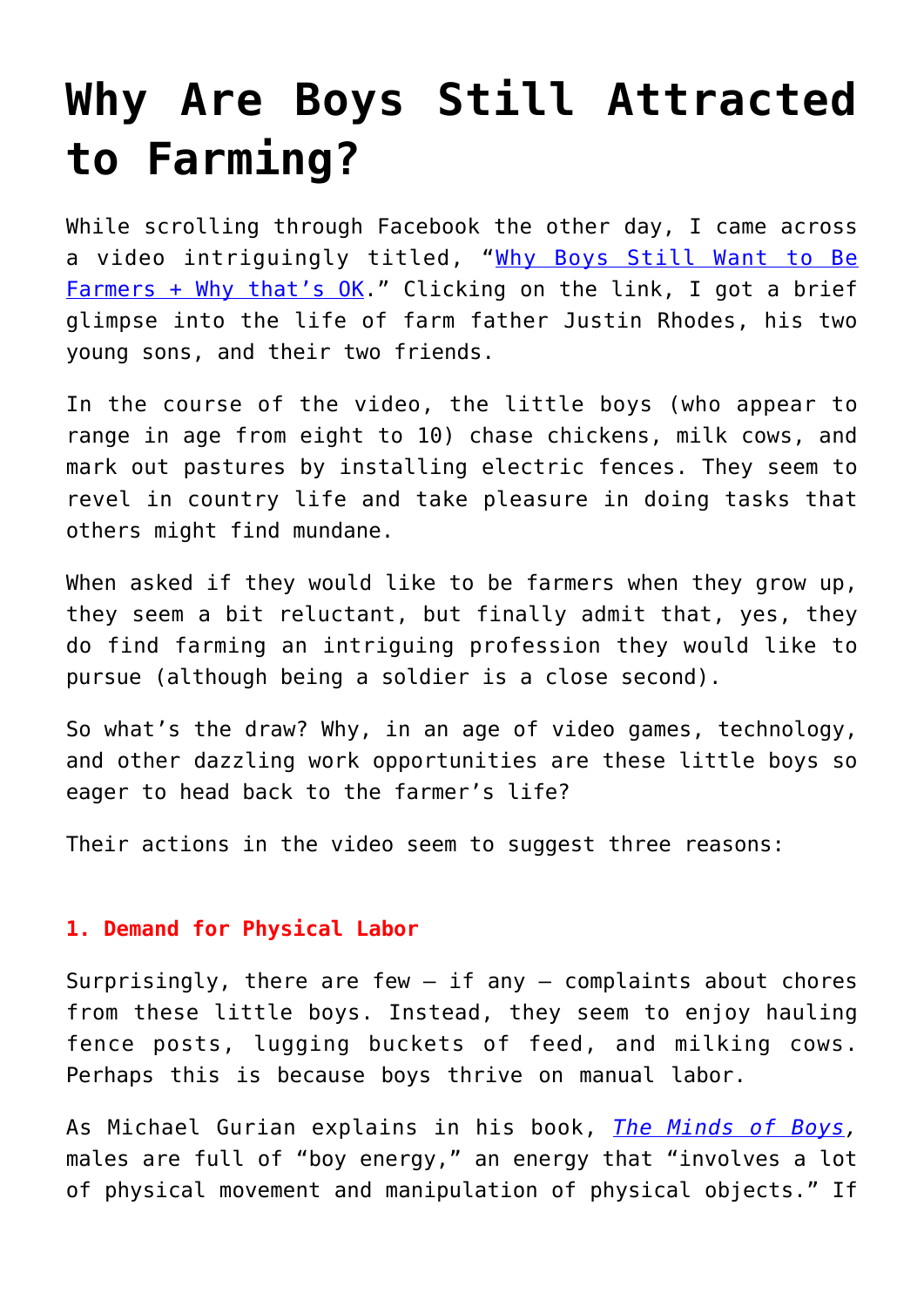channeled properly, this energy, although often annoying to teachers and mothers, helps boys to process, learn, and become innovators. Thus, a farm and the labor it offers becomes the perfect avenue for little boys to become independent and mature thinkers.

#### **2. Eagerness to Provide**

One of the themes that surfaces several times in the course of the video is summed up in Sam's statement: "I'm going to make money selling milk and eggs."

Such a comment hints at the ingrained male desire to be a provider. As an article from *Harvard Business Review* [explains,](https://hbr.org/1993/11/what-do-men-want) men base their value and purpose in life on how well they provide for those around them. If that ability disappears, so does their sense of self-worth.

Little boys have not yet grown into men, but they undoubtedly have that same provider desire bubbling up from within. Does farm life allow them to channel that provider nature at an earlier age?

#### **3. Desire for Role Models and Companionship**

The four boys in this video likely didn't choose farming all on their own. As the video shows, they have a solid male role model who takes them under his wing and works alongside them. In this sense, farming offers the wisdom, community, and male fellowship that so many young men crave, but struggle to get in a society that insists on equality and sameness between the sexes.

## As Justin Rhodes explains toward the end of the video:

*These guys give me hope and when they say "I want to be a farmer when I grow up," I want to encourage that – I don't*